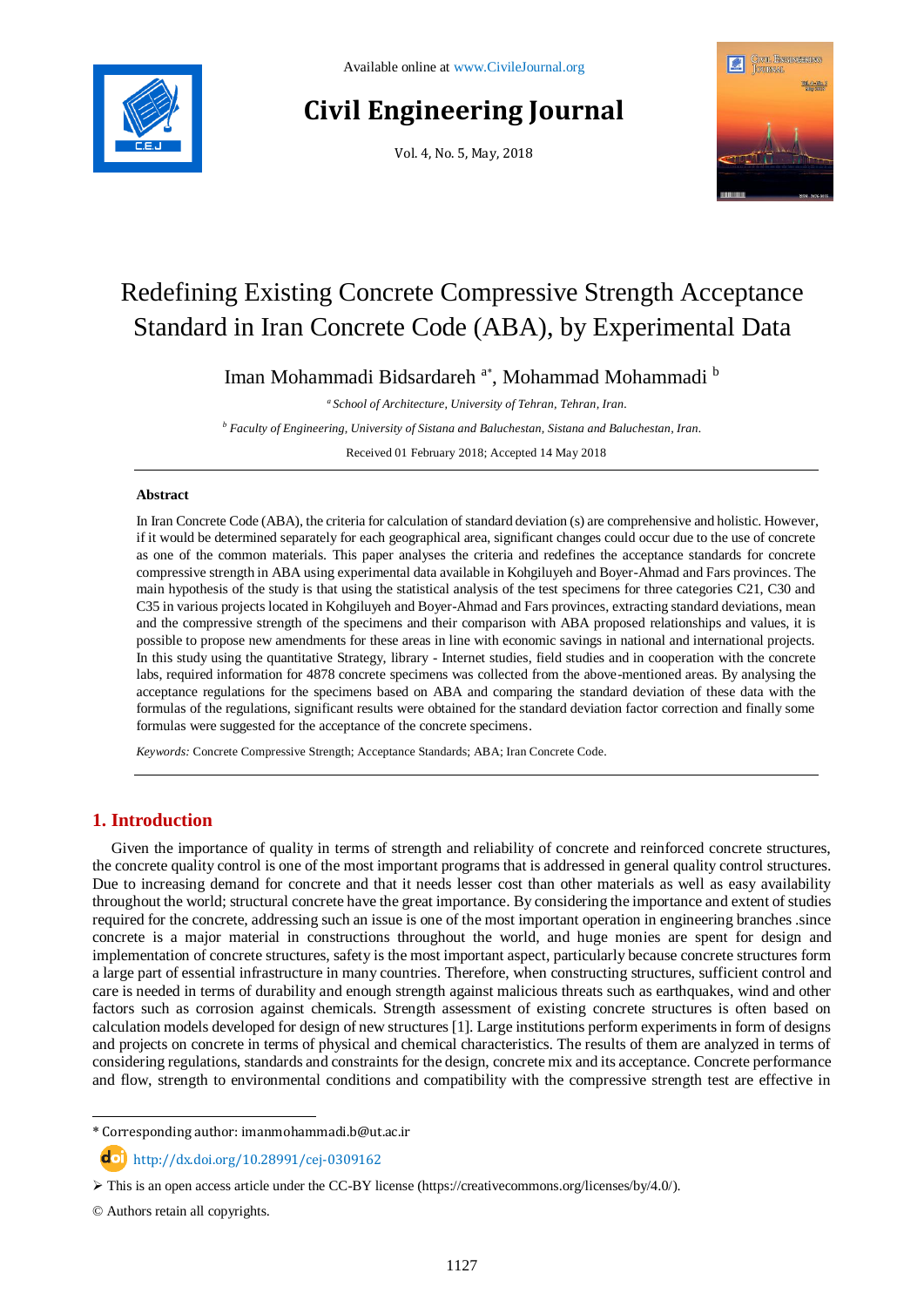#### *Civil Engineering Journal* Vol. 4, No. 5, May, 2018

concrete mix ratios [2]. Usually the structures are designed based on the assumption of least strength for the concrete design but the real concrete strength is a quantitative variable value both in the workshop or laboratory [3]. In a concrete mix design, the purpose is to achieve an average strength which is higher than this minimum strength. On the other hand, it is not possible to determine any absolute minimum because from a statistical point of view, there is always a possibility that the test result is below a given minimum value (no matter how low it is). So reducing this amount of probability is not reasonable [4]. So usually the minimum strength is considered such that a certain percentage (usually between 95 to 99 percent) of all results is more than this amount. Therefore, by definition, the specific strength is the one that more than 95 percent of test specimens obtain it [5].

Study and research on concrete acceptance criteria is one of the key elements in the formulation of concrete codes for the most suitable concrete in terms of resistance and quality of implementation and control of economic costs. Calculating the standard deviation to determine the appropriate mixing plan based on environmental conditions and localizing the mixing patterns on the basis of the actual statistical information obtained from the laboratories will improve the conditions for obtaining more accurate results.

Given that assessment and acceptance of concrete in all parts of Iran is based on Iran Concrete Code (ABA) as the scientific reference and controller of the longevity and durability of concrete, it is expected that the reviews and field studies in different provinces and areas have results similar to the Code while the other factors may reveal different results. In order to assess these criteria, trough the statistical study of laboratory specimens of concrete for three categories C21, C30 and C35 in various projects located in Kohgiluyeh and Boyer-Ahmad and Fars provinces, their standard deviation and mean are studied and controlled and compared with the specific strength of the design, the permitted standard deviation and the criteria for the evaluation of the acceptance of the laboratory specimens.

### **2. Literature Review**

#### **2.1. Definitions and Statistical Variations in Concrete Strength**

Concrete is a substance consisting of cement, water, aggregate and air and changes in the properties of these components and changes in issues such as transportation, placement and density of concrete lead to variations in the manufactures concrete strength [5]. As widely-known, pores, voids and other defects govern the most important mechanical properties of cement-based materials and especially in terms of strength and permeability [6–9]. On the other hand the difference in experimental conditions and devises cause significant differences in concrete strength. Despite the relevance and the potential impact on current practices for strength assessment of existing structures, the subject of compressive strength has received little attention in the literature [1, 10-17].

In The method of mix design, it is intended to make a concrete with maximum density and minimum of void space, leading to a concrete with very low permeability and high shrink. For this purpose, using the mathematical relations, the grain distribution (both aggregate and adhesive materials) are selected in such a manner that the aggregate material causes the mixture density to increase by filling the gap between the coarse aggregate; while in conventional methods curves are used that do not take into consideration the distribution of materials finer than 125 mm [18, 19].

Type specimens affect the compressive strength of concrete , so that the compressive strength of 28 day standard cylindrical samples with a diameter of 150 mm and height 300 mm , about 80 % of the compressive strength of the 28 day and 150 mm sample cube at 28 day compressive strength of about 82% after a 200 mm sample cube . However, for lightweight concrete compressive strength of cylindrical and cubic samples will be nearly identical. The main difference is due to the resistance of cylindrical and cubic samples should aspect ratio of the sample and the sample surface load induced shear stress between the steel plates due to the difference in elastic modulus and Poisson's ratio of steel and concrete sought [20].

It is hard to say that which kind of samples is better. But it seems that for research purposes, the trend is using the cylindrical samples. However, if the sample dimensions are larger than normal, common weaknesses in samples may be even and shall no longer decline in strength by increased dimensions [20]. Some studies have shown that the experimental results in comparison with the standard limit load equal 0/25 MPa/sec, 150×300 mm for cylindrical specimens; the loading rate is reduced to 3% (30 times less) for compressive strength of cylindrical only 12 percent decrease [20].

Apart from the above mentioned factors, other factors also affect the compressive strength of concrete, mainly considered as internal factors and return to the type and amount of progress in a concrete compound [20]. The regulation presents a statistical method to determine the required condition to ensure the attainment of compressive strength [2]. If a practical standard deviation (s) is obtained from the strength tests, it determines the specific strength which the mixing ratios should be determined for it. Otherwise, the mixing ratios should be chosen in such a way that a conservative and sufficient specific strength against variation is obtained in the test results.

A change in the type of concrete can increase the standard deviation with a dramatic increase in the amount of strength. Also, when the average strength is increased significantly, there may be an increase in the standard deviation;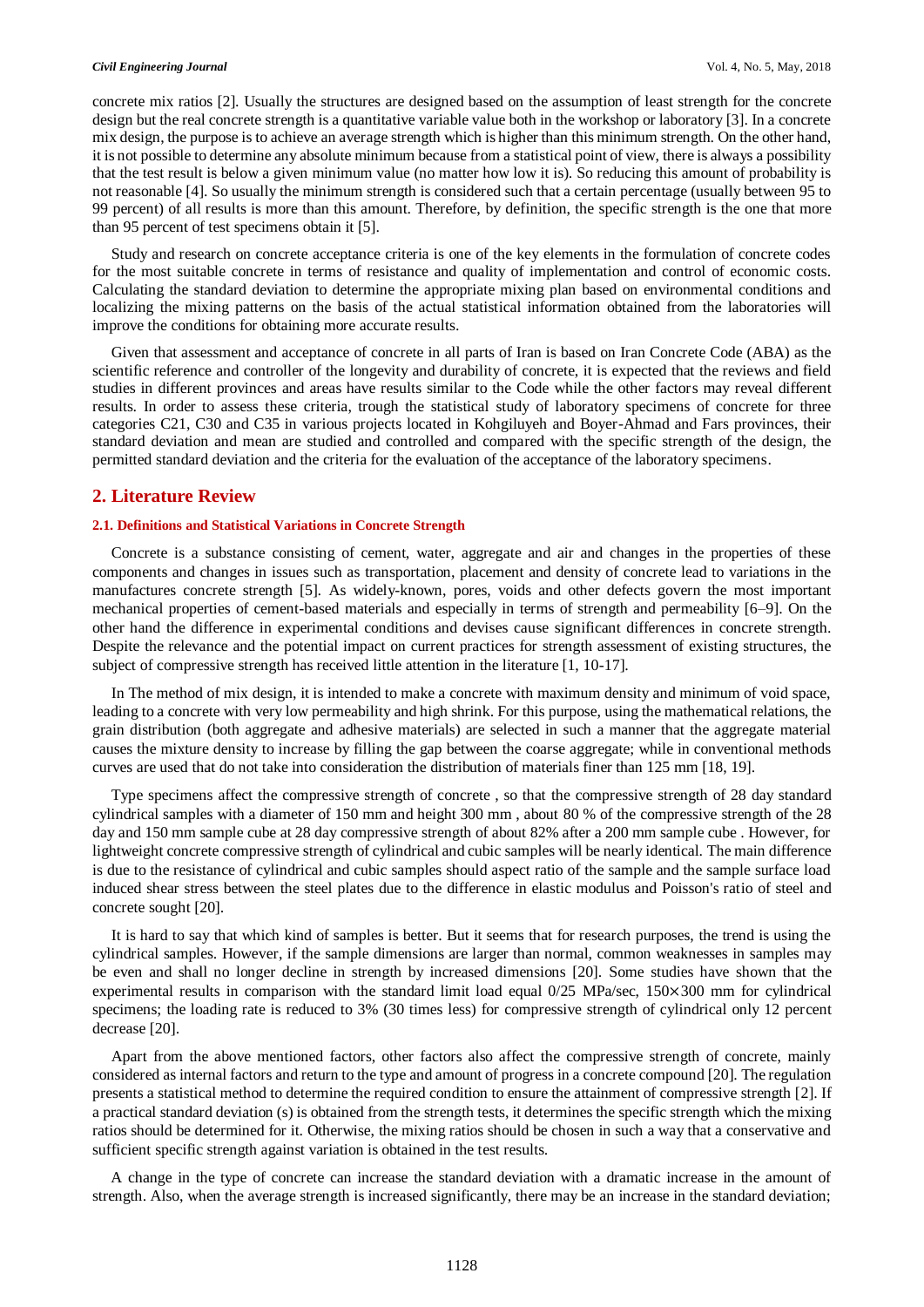however this increase might be less than the case that the standard deviation is directly proportional to the strength increases. Whenever the reliability of the standard deviation is reasonably doubted, the estimated standard deviation (which is used to calculate the necessary average strength) should be presented at the conservative side (greater necessary average strength). The standard deviation is done by the square root of the sum of squares divided by the number of tests minus 1 and showed by s [21]. The amount of  $\bar{x}$  is calculated by the sum of the results of all tests divided by the number of summed up values [22]. The mathematical relationship to calculate s is as follows:

$$
s = \sqrt{\frac{\sum_{i=1}^{n} (x_i - \bar{x})}{n-1}}
$$
 (1)

Where *s* is the standard deviation; *x* is the strength test results;  $\bar{x}$  is the average of strength tests results of *n* successive specimens and *n* is the number of successive specimens [4].

According to Article 9-6-4-1 of the ninth topic of national building regulations of Iran and Article 6.4.1 of ABA, concrete specific strength is the strength that the maximum of 5% of all measured strengths for the concrete level are less than that [2]. Usually the structures are designed based on assumption of a minimum certain concrete strength but the actual produced concrete strength in workshop or in the laboratory is a variable quantity. Therefore in a concrete mix design the purpose is to achieve a moderate strength which is higher than this strength [2].

#### **2.2. Laboratory Specimens' Acceptance**

ABA presents the following criteria for the acceptance of laboratory specimens. According to the ABA, concrete specifications are accordance with the intended category that one of the following conditions is met [2].

In testing three sequential specimens, none of the specimens' strength is less than the specified compressive strength.

$$
X_{1,2,3} \ge f_c \tag{2}
$$

According to the relations three and four the average strength of the specimens  $\bar{x}$  is at least 1.5 MPa more than the specific strength and the maximum specimens' strength  $(x_{min})$  is not lower than the final specific strength Minus 4 MPa.

$$
X_{1,2,3} \ge f_c \tag{3}
$$

$$
X_{1,2,3} \ge f_c \tag{4}
$$

According to ABA, if the Equation (4) does not apply or the average strength is less than the specific strength, the concrete characteristics are not acceptable [23].

## **3. Materials and Methods**

In this research, the quality control of concrete is limited to the criteria for assessing the compressive strength of concrete in terms of adaptation with the desired category and the rules of the concrete mixing plan for its production (the required average compressive strength). These criteria has organized based on the results of the compressive tests of the samples taken at the workshop and stored in standard laboratory conditions, and finally judging the acceptance or non-acceptance of the quality of the concrete, which is common in most workshops Building.

By referring to the laboratories of soil and concrete in Kohgiluyeh and Boyer-Ahmad and Fars provinces and meetings with the management of the laboratories and then coordination with the relevant experts, the information of more than 30,000 specimens of concrete tests related to 180 projects was received. The required information was categorized in Microsoft Excel, which included serial number of samples, sampling date, characteristic resistance, compressive strength and the age (sample life).

Some of the projects that had valuable statistics and their compressive strength of the mixing plan were similar were categorized in three classes: C21, C30 and C35. Due to the more accurate statistics and information, other projects were eliminated. In this case, using the empirical formulas, all of the various sample life were transformed into 28 day strength. by re-examining the statistics, information, results and specially the existence of empirical formulas, all the statistics and information that were examined, modified, and used by empirical formulas, were Deleted and only the information of the actual 28 day strength samples of these projects were separated and other information (7,11,42 and 90 day strength) was eliminated. All laboratory samples were cubic and their side dimensions were 150 mm. By considering the determination of specified compressive strength in the design for most projects with a 28 day strength age and the more application of this age in the regulations and increasing accuracy, only 28 day olds samples have been investigated and have been converted to cylindrical specimens.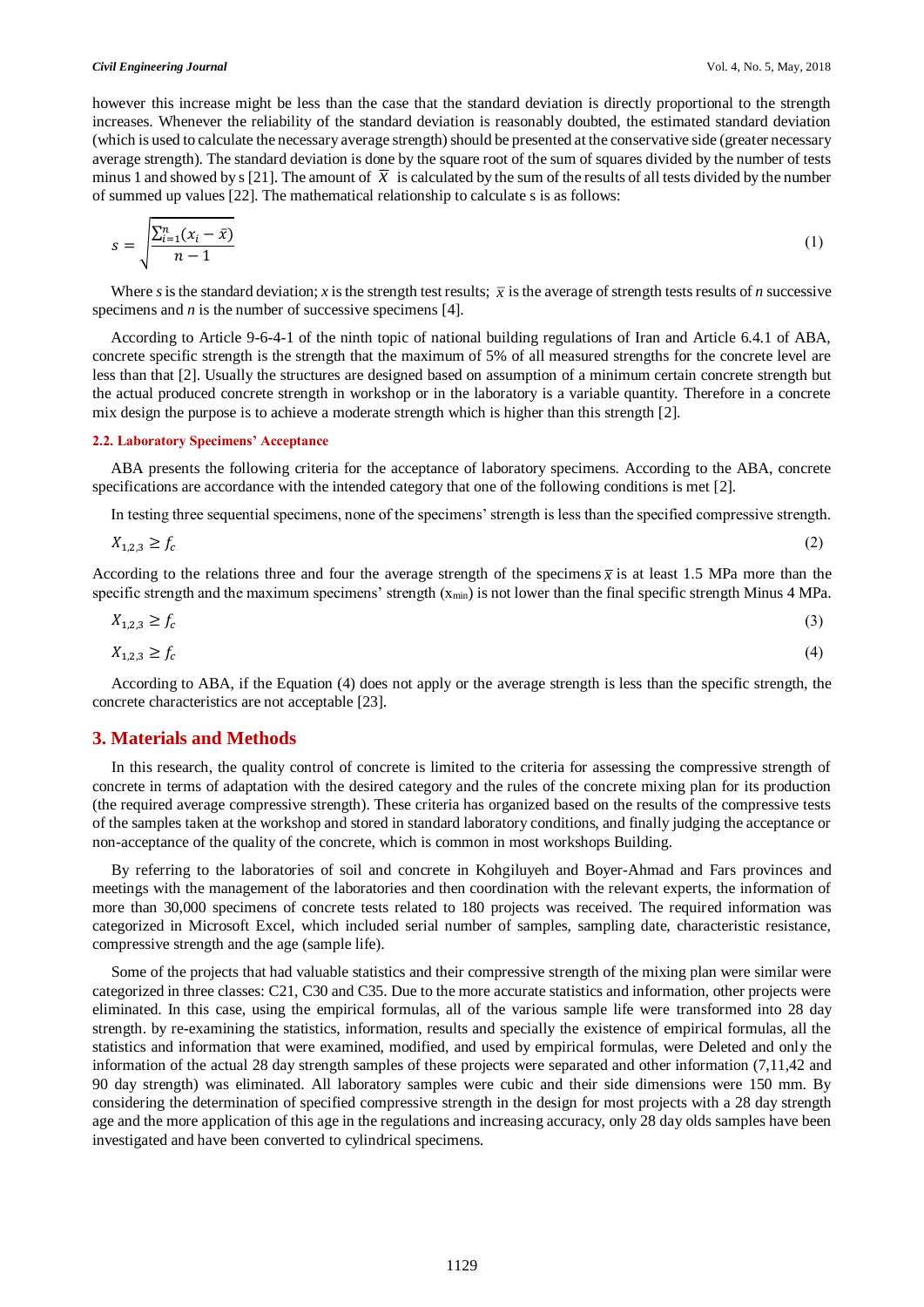After further review the following steps are taken:

- Specimens with a 28 day life in the categories C21, C30 and C35 were 3147, 1578 and 153 cases and analyzed based on ABA criteria provided in Table 1.
- Specimens are analyzed by averaging three specimens and binary averaging three specimens (first and Second, second and third and first and third) based on ABA and the criteria for acceptance C21, C30 and C35 are discussed.

| Concrete<br>category | The total number<br>of specimens | Number of acceptable<br>specimens based on ABA | Percent of acceptable<br>specimens based on ABA |
|----------------------|----------------------------------|------------------------------------------------|-------------------------------------------------|
| C <sub>21</sub>      | 3147                             | 2130                                           | 67                                              |
| C <sub>30</sub>      | 1578                             | 915                                            | 58                                              |
| C35                  | 153                              | 81                                             | 58                                              |

**Table 1. Number and percentage of specimens acceptable by ABA**

# **4. Results**

After calculating the standard deviation and the mean values, the charts of each category were drawn and presented as the Figures 1.4. It should be noted that the mean value and standard deviation of the specimens are calculated by the effect of Kilogram (kg) and in order to be converted into Newton (N) the amount  $9.80665 \sim 10$  should be considered.

• Average strength of the specimens accepted for Category C21 is 283.98 (Kg/cm<sup>2</sup>) and the standard deviation of the accepted specimens in the same category is5.45. However, ABA acceptable standard deviation is 5.36 [23].



**Figure 1. Mean specific strength and the standard deviation for ABA acceptable specimens C21**

• The mean specific strength of 915 accepted specimens for the concrete category C30 is  $360.03$  (Kg/cm<sup>2</sup>) and this amount is equal with ABA. The standard deviation of accepted specimens in this category is 3.5997 while ABA accepted standard deviation is 6.71 [23].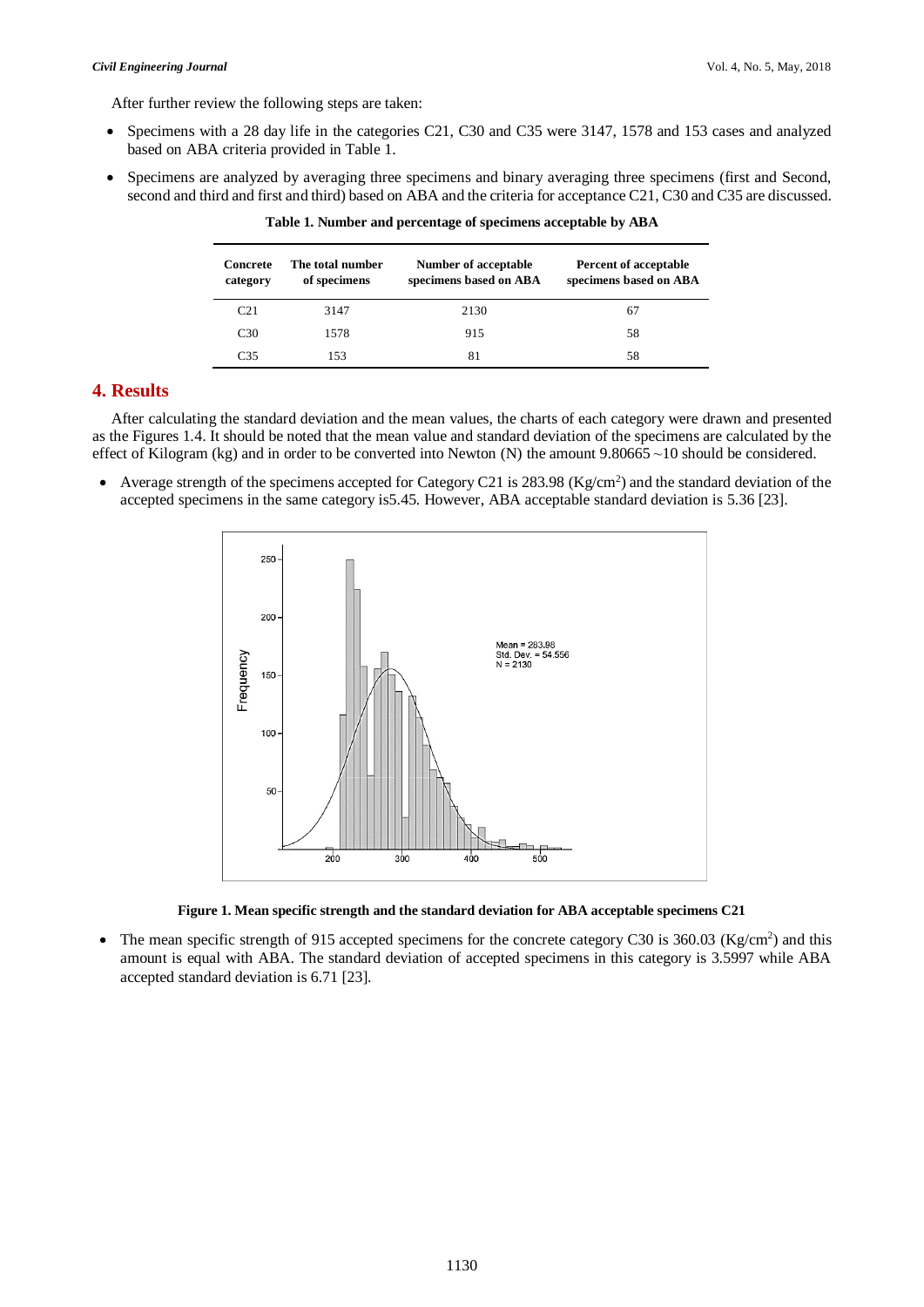

**Figure 2. Mean specific strength and the standard deviation for ABA acceptable specimens C30**

• The mean specific strength of 81 accepted specimens for the concrete category C35 is 388.04 ( $\text{Kg/cm}^2$ ) and this amount is equal with ABA. The standard deviation of accepted specimens in this category is 3.9062 while ABA accepted standard deviation is 6.71 [23].



**Figure 3. Mean specific strength and the standard deviation for ABA acceptable specimens C35**

## **5. Discussions**

According to the proposed relations of Article 9-6-4-4 of the ninth topic of national building regulations, the necessary mean compressive strength is calculated by the maximum value of the following equations [2]:

$$
f_{cm} = f_c + 1.34s + 1.5
$$
  
\n
$$
f_{cm} = f_c + 2.33s - 4
$$
\n(6)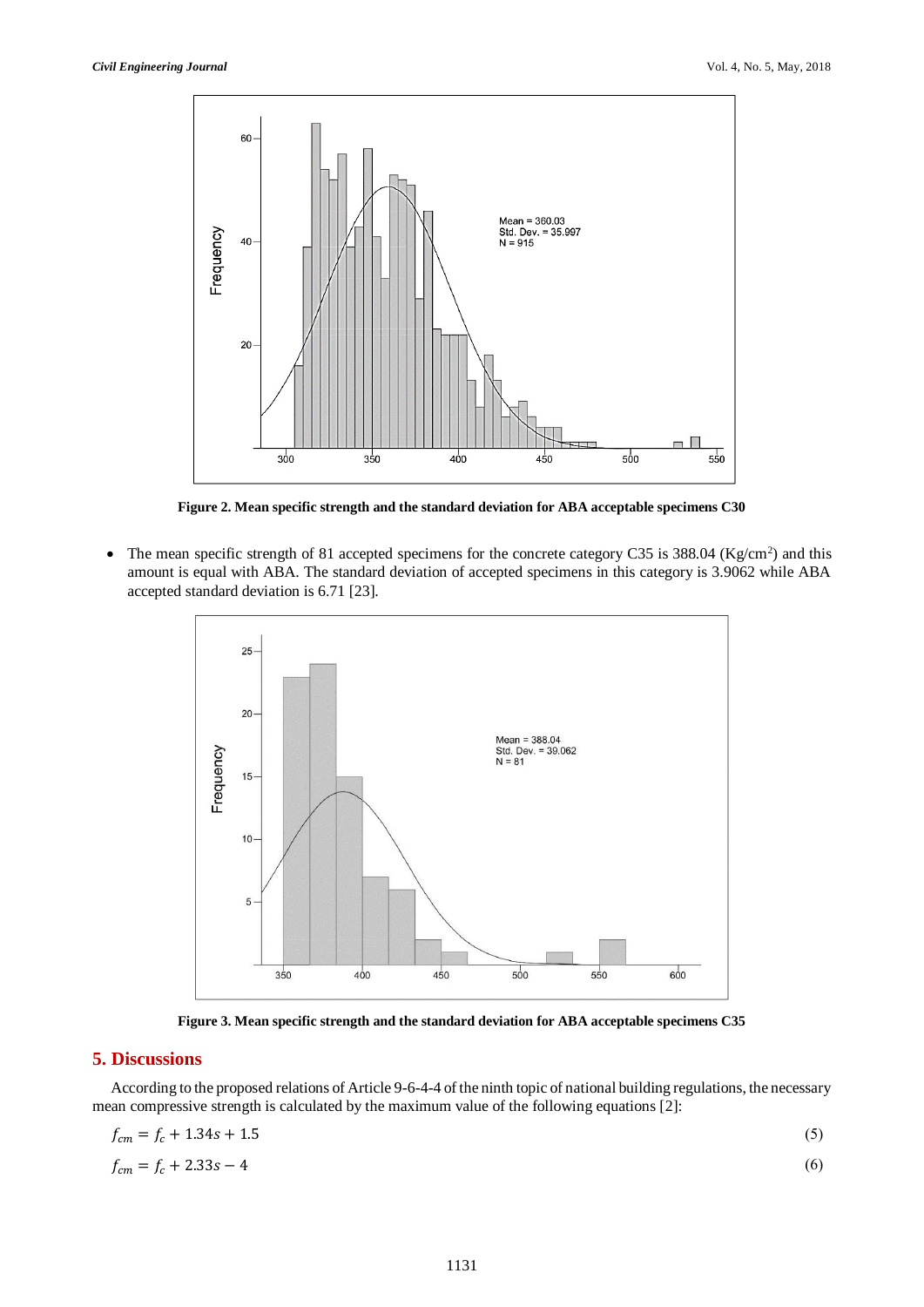Also the necessary compressive strength when the results for determining the standard deviation are not available is presented for different categories in Table 2. Equalizing the two sides of the equation presented above  $(f_{cm} - f_c)$  and the amount written in the third column of Table 2 give the allowed standard deviation values by the code presented in Table 3.

|  |  | Table 2. The necessary compressive strength when the results for determining the standard deviation are not available [2] |
|--|--|---------------------------------------------------------------------------------------------------------------------------|
|  |  |                                                                                                                           |

| <b>Concrete category</b>        | The necessary compressive strength | $f_{cm} - f_c$        |
|---------------------------------|------------------------------------|-----------------------|
| C21                             | $f_{cm} - f_c = 8.5$               | $f_{cm} - f_c = 8.5$  |
| C <sub>30</sub> C <sub>35</sub> | $f_{cm} - f_c = 10.5$              | $f_{cm} - f_c = 10.5$ |

| Concrete<br>category | The standard deviation obtained by both<br>equations | The acceptable (allowed) standard<br>deviation |
|----------------------|------------------------------------------------------|------------------------------------------------|
| C <sub>21</sub>      | $1.34s + 1.5 = 8.5 \Rightarrow s = 5.22$             | $s = 5.36$                                     |
|                      | $2.33s - 4 = 8.5 \Rightarrow s = 5.36$               |                                                |
| C <sub>30</sub>      | $1.34s + 1.5 = 10.5 \Rightarrow s = 6.71$            | $s = 6.71$                                     |
|                      | $2.33s - 4 = 10.5 \Rightarrow s = 6.23$              |                                                |
|                      | $1.34s + 1.5 = 10.5 \Rightarrow s = 6.71$            | $s = 6.71$                                     |
| C <sub>35</sub>      | $2.33s - 4 = 10.5 \Rightarrow s = 6.23$              |                                                |

**Table 3. Allowed standard deviation values of Iran Concrete Code (ABA)**

## **5.1. A Comparison between the Standard Deviation of ABA Acceptable Specimens and the Allowed Standard Deviation of ABA**

For the category C21 the allowed standard deviation is 5.36 MPa [23]. On the other hand, as shown in Table 4 for acceptable laboratory specimens the standard deviation is 5.40 MPa. By comparing these two values it can be concluded that the allowable standard deviation of ABA is almost equal with the standard deviation of laboratory specimens and there is no need to provide new equation. For concrete category C30 the ABA allowed standard deviation is 6.71 MPa. On the other hand, as shown in Table 4 for acceptable laboratory specimens the standard deviation is 3.60 MPa. By comparing these two values it is concluded that the ABA allowed standard deviation is higher than the laboratory specimens' standard deviation. So a new value can be provided for ABA equation.

For concrete category C35 the ABA allowed standard deviation is 6.71 MPa. On the other hand, as shown in Table 4 for acceptable laboratory specimens the standard deviation is 3.90 MPa. By comparing these two values it is concluded that the ABA allowed standard deviation is higher than the laboratory specimens' standard deviation. So a new value can be provided for ABA equation as well.

|  |  |  |  |  |  | Table 4. The mean values and standard deviations of the specimens |
|--|--|--|--|--|--|-------------------------------------------------------------------|
|--|--|--|--|--|--|-------------------------------------------------------------------|

| <b>Concrete category</b> | $4 \text{cm}$ | s   |  |
|--------------------------|---------------|-----|--|
| C <sub>21</sub>          | 28.4          | 5.4 |  |
| C <sub>30</sub>          | 36.0          | 3.6 |  |
| C35                      | 38.8          | 39  |  |

#### **5.2. Providing the New Ultimate Equations**

By analyzing the standard deviation values obtained from acceptable laboratory specimens by the Code and calculating the related coefficients the following relations are presented.

A. Providing new equations when the minimum of 15 specimens are available. In this case it is possible to obtain a new relation by linear interpolation in two categories C21 and C30 of the specimens acceptable in ABA.

$$
f_{\rm cm} - f_{\rm c} = a \times s + b \tag{7}
$$

$$
28.4 - 21 = a \times 5.46 + b \Rightarrow 7.4 = 5.46a + b \tag{8}
$$

$$
36 - 30 = a \times 3.6 + b \Rightarrow 6 = 3.6a + b \tag{9}
$$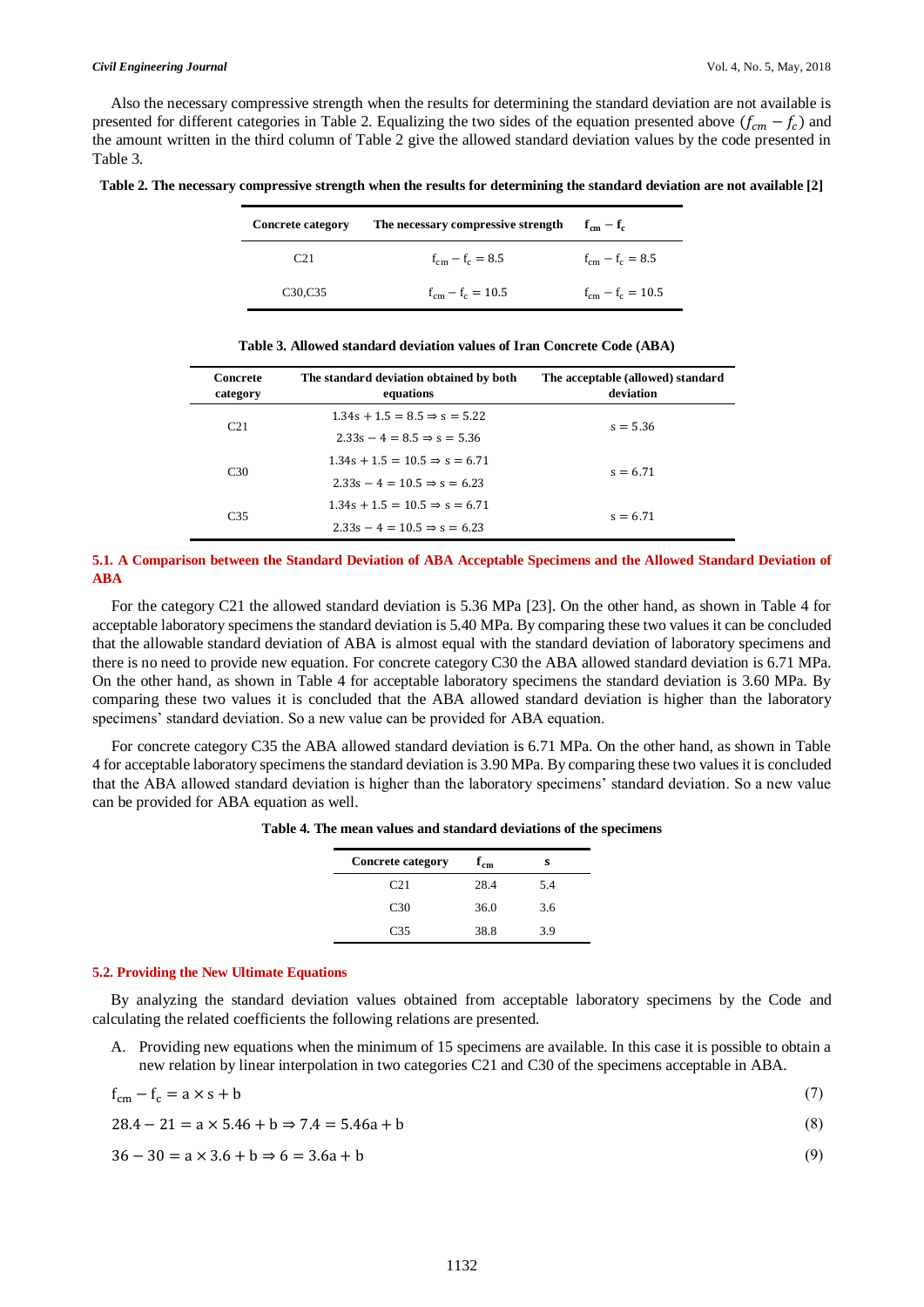B. With regard to the equations eight and nine, the  $\alpha$  value is equal with 0.75 and  $\beta$  is equal with 3.3 and by placing them in equation 7:

$$
f_{\rm cm} = f_{\rm c} + 0.75s + 3.3\tag{10}
$$

Where  $f_{cm}$  is the mean strength of laboratory specimens;  $f_c$  is specific strength of the design and s is the standard deviation of the laboratory specimens.

C. Providing new equations when the number of specimens is less than 15. In this case by placing the standard deviation obtained from the specimens in Table 5, it is possible to obtain a new equation for different concrete categories.

| Category        | standard deviation | New equations        | Code equations        |
|-----------------|--------------------|----------------------|-----------------------|
| C <sub>21</sub> | 5.456              | $f_{cm} = f_c + 7.4$ | $f_{cm} = f_c + 8.6$  |
| C <sub>30</sub> | 3.6                | $f_{cm} = f_c + 6$   | $f_{cm} = f_c + 9.5$  |
| C35             | 3.9                | $f_{cm} = f_c + 6.2$ | $f_{cm} = f_c + 10.5$ |

**Table 5. New equations in the absence of at least 15 specimens**

## **6. Conclusion**

The present study analyzed equations proposed by ABA for the standard deviation and necessary average compressive strength in Kohgiluyeh and Boyer-Ahmad and Fars provinces. Given that in all parts of Iran the assessment and acceptance of concrete is performed based on ABA which is the scientific reference and controller of the longevity and durability of concrete in Iran, it is expected that the reviews and field studies in different provinces and areas of the country have results similar to the Code. But few test and retest have been conducted on these relations in different locations to evaluate their performance and this is the gap that the present study attempts to cover. Studies and surveys conducted in this paper make it clear that ABA proposed equations except the relations related to concrete category C21 are overestimated and lead to high costs at the macro level economically. Therefore, with respect to the values obtained for categories C30 and C35, it can be understood that ABA equations can be subject to revision and correction to determine the mix design of these two categories and the proposed equations are presented as follows.

- A. Providing new equations when the minimum of 15 specimens are available (Equation 10).
- B. Providing new equations when the number of specimens is less than 15, by placing the specimen standard deviation in the proposed equation in the paragraph A it is as follows:

| Category        | New equations        |
|-----------------|----------------------|
| C21             | $f_{cm} = f_c + 7.4$ |
| C <sub>30</sub> | $f_{cm} = f_c + 6$   |
| C35             | $f_{cm} = f_c + 6.2$ |

**Table 6. New equations in the absence of at least 15 specimens**

# **7. References**

[1] S. G. Hansen, J. T. Lauridsen, and L. C. Hoang, "Experimental and statistical investigation of the compressive strength anisotropy in structural concrete", Cement and Concrete Research, 107 (2018): 304–316, doi:10.1016/j.cemconres.2018.02.011.

[2] Daftar-e tadvin va tarvij-e moqarrarāt-e melli-ye sāxtemān, "Tarh va ejrā-ye sāxtemānhā-ye betonārmeh [Design and construction of concrete structures]". 4th ed. Tehran: Toseʿe-ye Iran Press, (2013).

[3] American Concrete Institute, Building code requirements for structural concrete (ACI 318-08) and commentary. Translated by M. Davoud-Nabi, A. Ghorbani & M. Lajvardi. Tehran: Elm-e Omrān Press, (2008).

[4] Institute of Standards and Industrial Research of Iran, Taʿyin-e moqāvemat-e fešāri-ye āzmunehā-ye beton: estāndārd-e 3206 (Determining the compressive strength of concrete specimens: Standard 3206). Tehran, (1992).

[5] American Concrete Institute, Building Code Requirements for Structural Concrete (ACI 318-95) and Commentary (ACI 318R-95).MI: Farmington Hills, (1996).

[6] Li, D., Li, Z., Lv, C., Zhang, G., & Yin, Y., "A predictive model of the effective tensile and compressive strengths of concrete considering porosity and pore size", Construction and Building Materials, 170 (2018): 520–526. doi:10.1016/j.conbuildmat.2018.03.028.

[7] Beaudoin, J.J., Feldman, R.F., Tumidaiski, P.J., "Pore structure of hardened Portland cement pastes and its influence on properties", Adv. Cem. Based Mater. 1 (5) (1994): 224–236, doi: 10.1016/1065-7355(94)90028-0.